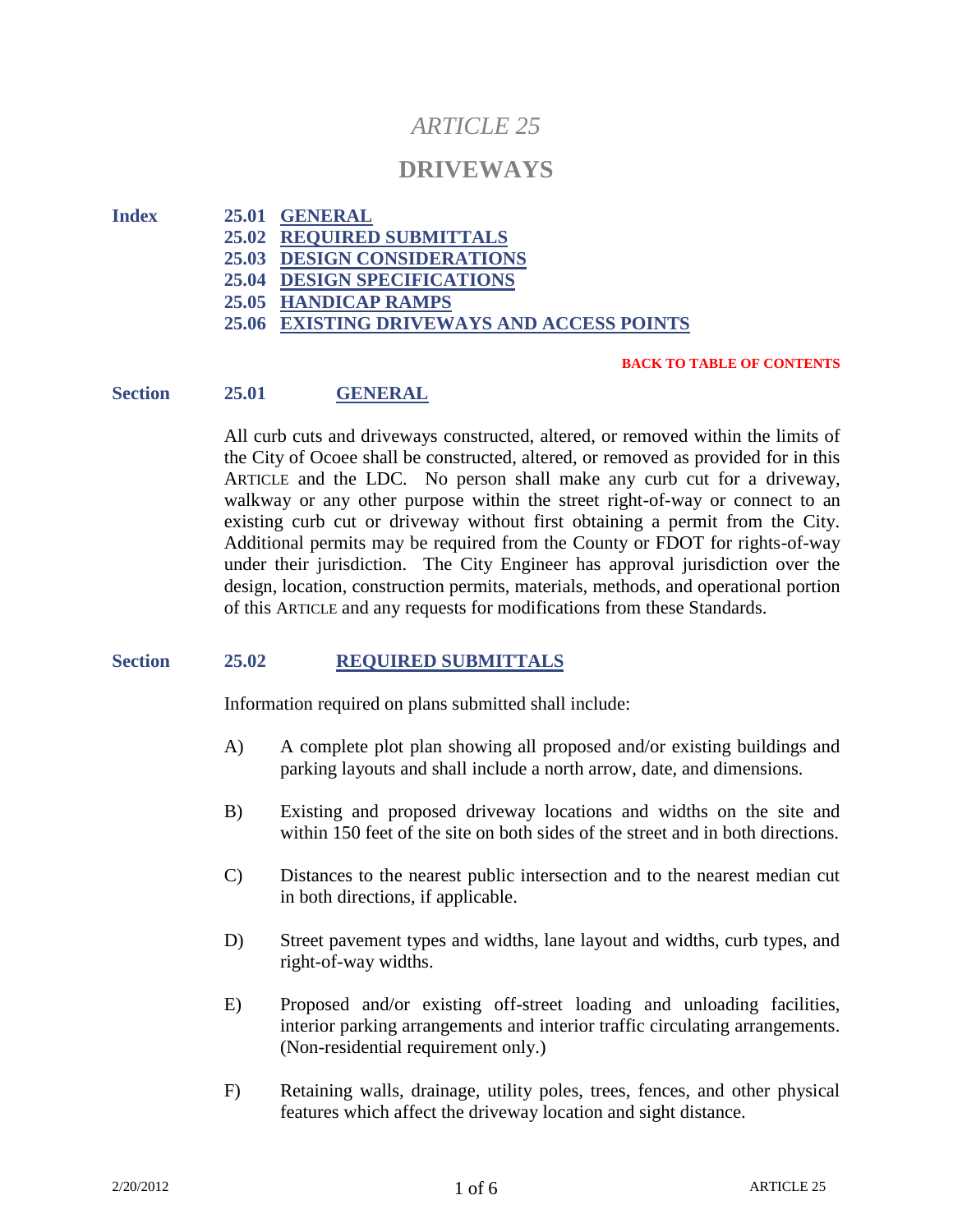#### **Section 25.03 DESIGN CONSIDERATIONS**

- A) The choice of the proper location of driveways must involve consideration of the amount of the conflict which can be expected to occur both within the parking area and on the abutting streets. One primary concept which shall be followed is to reduce the number of driveways to a practical minimum and to promote consolidated driveway usage wherever possible, thus providing fewer locations where conflicts may occur.
- B) The area to which the driveway provides access shall be of sufficient size and design to allow all necessary functions for ingress, egress, loading, unloading, parking, circulation, and standing to be carried out on private property completely off the street right-of-way.
	- 1) Parking areas shall be so designed and marked as to provide for orderly and safe movement and storage of vehicles and pedestrians.
	- 2) No design shall be permitted which requires any vehicle to back out onto a public right-of-way, i.e., a public street, parkway, or sidewalk, except for single family residences.
	- 3) Facilities with drive-in windows must be so designed that waiting vehicles do not extend into the street or right-of-way. A by-pass lane shall be required for all such facilities.

#### **Section 25.04 DESIGN SPECIFICATIONS**

- 25.04.01 Location
- A) Single family residential driveways shall not be permitted in the radius return of an intersection.
- B) No single family residential driveway, other than duplex or zero lot line, or temporary commercial driveway shall be permitted with its center nearer than 40 feet to the center of the next nearest driveway, except upon special approval of the City Engineer.
- C) No centerline of a residential driveway, other than duplex or zero lot line, driveway shall be closer to the adjacent property than ½ of the driveway width plus 6 feet.
- D) The centerline of all other types of driveways shall be no closer to the adjoining property than  $\frac{1}{2}$  the width of the driveway plus the return radius dimension and 3 feet.
- E) No driveway shall be permitted which includes any facility such as traffic signal standards, trees, utility poles, site sign, catch basins, fire hydrants, or any other similar type structure, unless such facility is relocated at the property Owner's/Developer's expense. All setbacks shall meet the FDOT requirements for fixed object hazards.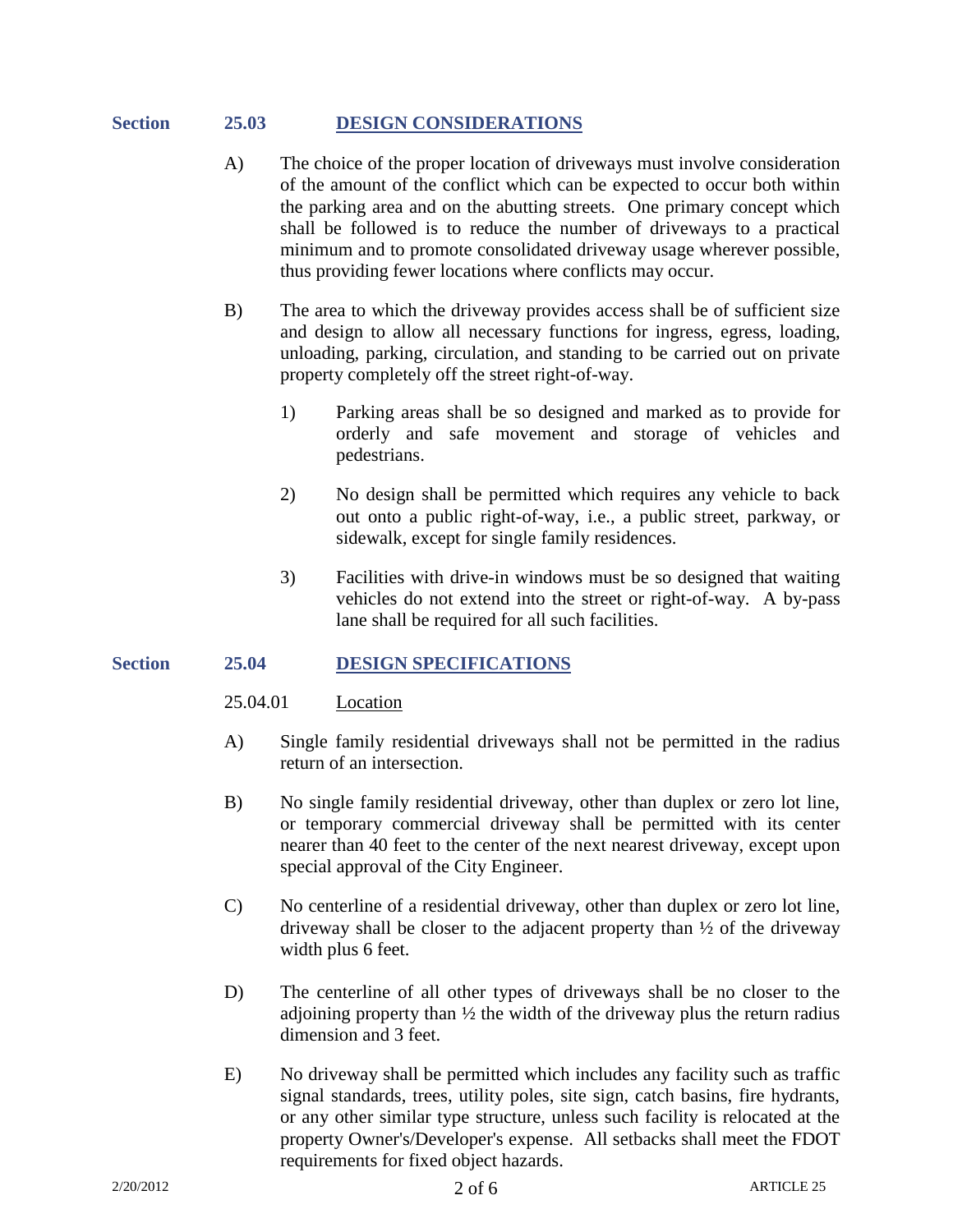- D) No curb cut shall be made within 3 feet of a drainage inlet or property line.
- G) Joint-use driveways shall be used when deemed necessary. The above criteria shall be complied with unless otherwise approved by the City Engineer.

25.04.02 Width

- A) The minimum width of single family residential driveways shall be 10 feet and the maximum width shall be 18 feet, with 3 foot flares on either side. For driveways longer than 100 feet, the width may be increased at the discretion of the City of Ocoee Fire Rescue Department.
- B) The minimum and maximum widths of commercial driveways, are based upon 12 foot travel lanes for two-way and emergency vehicles for oneway, shall be as specified below:

|                                          | <b>Table 25-1</b> |                |
|------------------------------------------|-------------------|----------------|
|                                          | <b>Minimum</b>    | <b>Maximum</b> |
| One-Way                                  | 16                | $20*$          |
| Two-Way                                  | 24                | $36*$          |
| *or as required for multi-lane driveways |                   |                |

- C) Non-residential driveways exceeding the maximum width shall only be considered when usage of 40 foot radius cannot be accommodated.
- D) All driveway widths shall be measured at the throat.
- E) For all residential driveways, the width of the curb opening shall not exceed the width of the driveway by more than 3 feet on each side.
- 25.04.03 Angle
- A) All driveways shall be constructed as nearly to a right angle  $(90\degree)$  to the street or roadway as possible.
- B) This requirement may be waived for one-way driveways, provided that the angle chosen represents improved ingress or egress compared to a right angle driveway and does not adversely affect the driver's sight distance.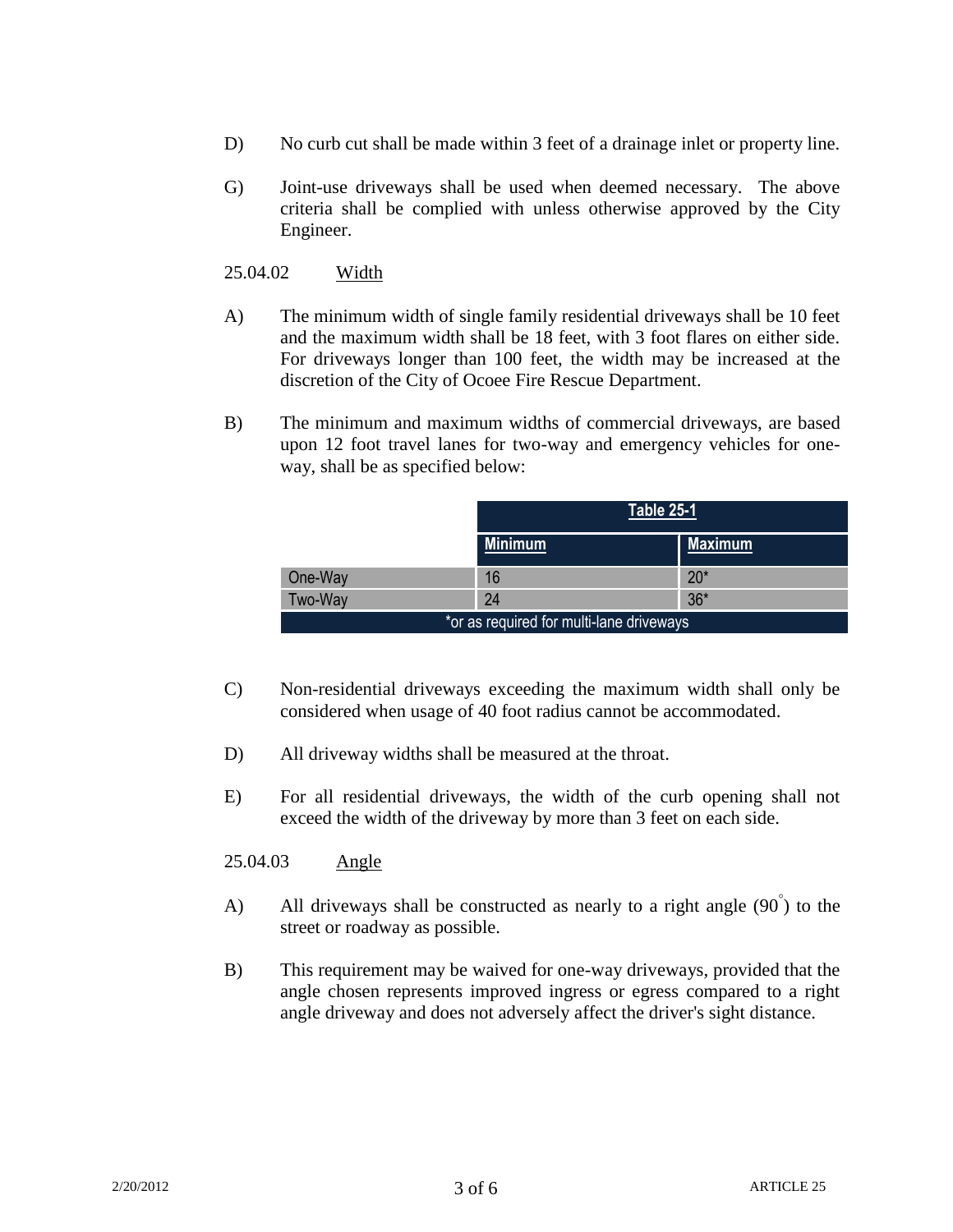#### 25.05.04 Radii

- A) On commercial and multi-family residential driveways, a proper radius which will accommodate the minimum turning radii and off-track of the design vehicle according to AASHTO Standards shall be provided. Normally, the design vehicle will be fire and emergency apparatus requiring a minimum radius of 40 feet based on a 24 foot wide two lane driveway. Consideration may be given to the street speed limit and width of driveway opening.
- B) Tractor trailer combination shall be the design vehicle, when warranted, with a 55 foot radius as a minimum on all non-single family residential driveways.
- C) A radius of less than 40 feet may be approved upon the applicant's demonstration to the City Engineer that the smaller radius is more appropriate for the particular parcel of property being served and that the traffic flow on the street being accessed is not impaired. The minimum radii for internal circulation shall be 20 feet. Three foot flares may be utilized on commercial projects where inadequate distance between the property and the road edge prohibits the use of radii, and shall be used on all non-single family residential driveways.
- D) Contraction joints shall be tied at the radii to prevent uneven settlement.
- 25.04.05 Grade
- A) All driveways shall cross the sidewalk/bikepath area at the sidewalk/bikepath grade as approved by the City Engineer. See the Typical City Details attached as part of this Manual.
- B) In cases where property slopes down from the street, the driveway shall be constructed in such a manner as to raise the driveway to a height equal to the top of the curb at the right-of-way line or at a more appropriate point, as determined by the City Engineer, before the down slope or up slope of the driveway begins. See the Typical City Details attached as part of this Manual.
- C) The driveway shall be designed so that approach, ramp and departure angles do not exceed the maximum as determined by the appropriate design vehicle.

| Table 25-2             |                |  |
|------------------------|----------------|--|
| <b>Angle Type</b>      | Maximum Angle  |  |
| Approach Angle<br>'A   | $16.4^{\circ}$ |  |
| Ramp Angle<br>B        | 11.0           |  |
| (C)<br>Departure Angle | 10.9           |  |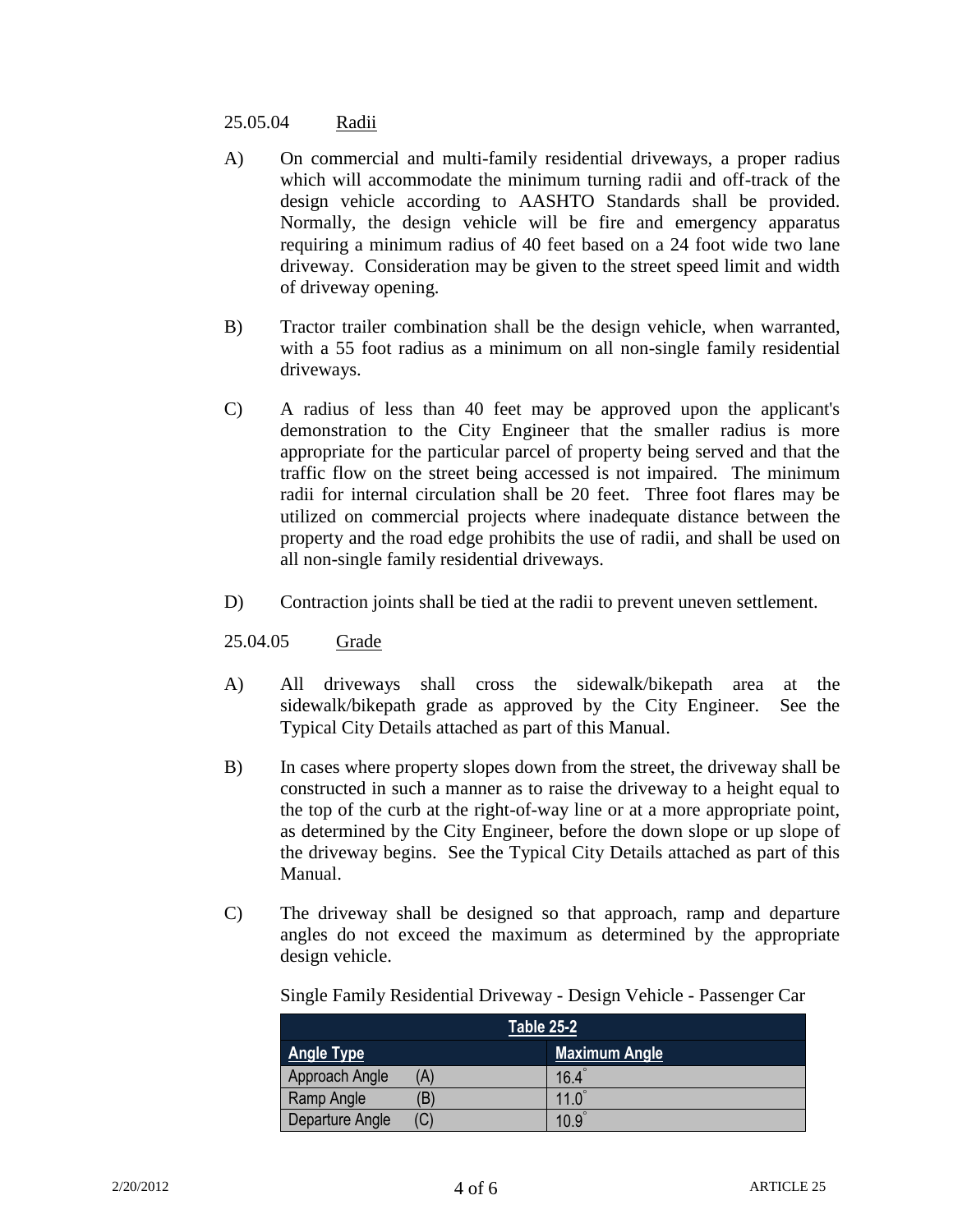All Other Driveways - Design Vehicle - Emergency Fire Apparatus

| Table 25-3            |                      |  |  |
|-----------------------|----------------------|--|--|
| <b>Angle Type</b>     | <b>Maximum Angle</b> |  |  |
| Approach Angle<br>(A) | $14.14^{\circ}$      |  |  |
| Έ<br>Ramp Angle       | $.26^\circ$          |  |  |
| Departure Angle (C)   | 8.53                 |  |  |

D) All curb cuts shall consist of a 6 inch raised or flush header curb for nonconcrete approaches from the point of curvature to the point of tangency on each side of the driveway, except in locations where the accessed road is constructed with an existing swale, then a flush concrete header curb shall be provided.

### 25.04.05 Construction Specifications

- A) All driveways shall be constructed in conformance to the plans and specifications approved by the City Engineer.
- B) Concrete for the construction of the driveway approaches (the portion of the driveway in the right-of-way) shall be at least 3,000 psi concrete and at least 6 inches in thickness and shall utilize 6 x 6 WWF installed on proper benching. Fiber reinforced concrete mixture conforming to the standards of ASTM C1116 may be used in addition to the WWF if desired. Break and expansion joints shall be installed at the property line.
- C) Concrete for the construction of curbs shall be at least 3,000 psi concrete.
- D) Subgrade of driveways, driveway approaches, and curbs shall be compacted to a minimum density of 98% of the maximum density as determined by AASHTO T-180.

#### **Section 25.05 HANDICAP RAMPS**

Handicap ramps shall be constructed for all sidewalks/bikepaths at their intersection with a driveway. All handicap ramps shall be constructed in accordance with ARTICLE 19 of this Manual.

#### **Section 25.06 EXISTING DRIVEWAYS AND ACCESS POINTS**

- A) Existing driveways shall not be relocated, altered, or reconstructed without a permit approving the relocation, alteration, or reconstruction, and such driveway shall be subject to the provisions of this Section.
- B) When the use of any driveway is discontinued, the Owner/Developer(s) of the abutting property shall, at the Owners'/Developers' own expense, remove the driveway and replace all curbs, gutters, sidewalks/bikepaths, swales, and grass areas.